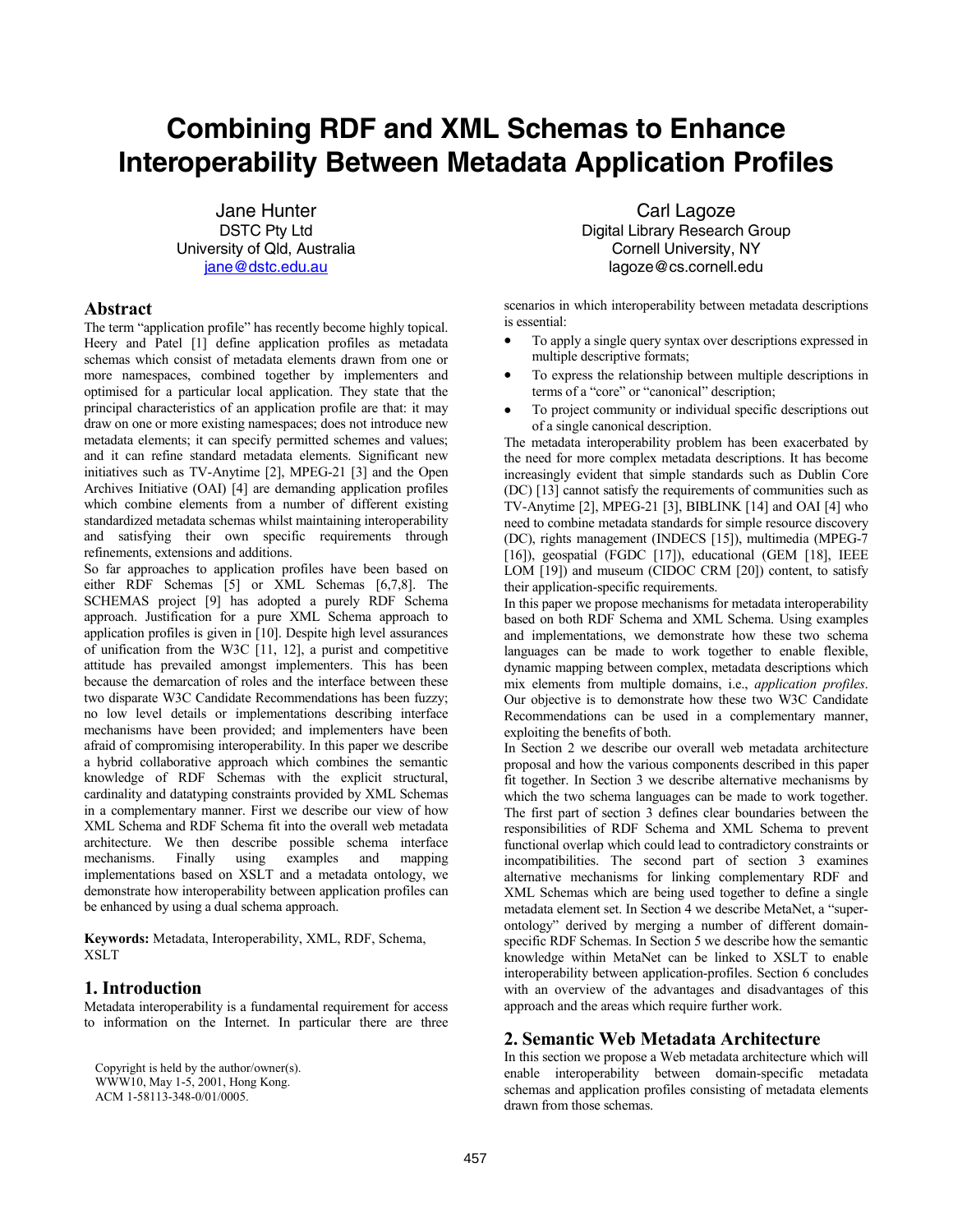We propose that both metadata diversity and interoperability can more easily be accommodated across the WWW if each metadata domain defines both an RDF Schema and an XML Schema for their domain in their registered namespace. The RDF Schema file will define the domain-specific semantic knowledge by specifying type hierarchies and definitions - based on the ISO/IEC 11179 standard for the description of data elements. The XML Schema file will specify recommended encodings of metadata elements and descriptions by defining types and elements, and their content models, structures, occurrence constraints and datatypes. In addition, the XML Schema will contain links to the corresponding semantic definitions in the RDF Schema file in the same namespace. By expressing the semantic knowledge of each domain in a machine-understandable RDF Schema, it then becomes possible to merge these separate domain ontologies or vocabularies into a single encompassing ontology or vocabulary, also expressed as an RDF Schema, known as the MetaNet ontology.

XSLT provides the language for transforming between XMLencoded metadata descriptions. Combined with the semantic knowledge provided by MetaNet, XSLT is capable of performing both the semantic mapping and the structural and syntactic mapping required between metadata descriptions based on mixeddomain application profiles.

Hence the key components of this architecture, as illustrated in Figure 1, are:

- Domain-specific namespaces which express each domain's metadata model and vocabulary using both an RDF Schema and an XML Schema. Each XML Schema contains links to the corresponding RDF Schema;
- MetaNet a single metadata ontology, expressed as an RDF Schema and based on a common underlying, extensible vocabulary. This has been generated by merging the domainspecific ontologies (RDF Schemas) from each namespace;
- XSLT a language for transforming between XML-encoded metadata descriptions. When combined with the semantic knowledge of MetaNet, XSLT is capable of flexible dynamic mappings between application profile instantiations;
- Application Profiles XML Schema definitions which combine, restrict, extend and redefine elements from multiple existing namespaces. In addition, using mechanisms such as those described in the next section, application profiles can also embed RDF Schema definitions of new Classes or Properties which are subClasses or subProperties of classes and properties defined in the domain-specific RDF Schemas. In the next section we describe various interface mechanisms by

which RDF Schema and XML Schema can be made to work together concurrently.

### **3. Combining RDF and XML Schemas**

There are two possible alternative schema languages for defining application profiles (application-specific metadata element sets) : RDF Schema [5] and XML Schema [6,7,8]. (XML DTDs cannot seriously be considered as a solution since they do not explicitly support namespaces [21].) Of the two possible approaches, each offers its own advantages and disadvantages:

- RDF Schemas provide support for rich semantic descriptions but provide limited support for the specification of local usage constraints (i.e., structural, cardinality and datatyping constraints);
- XML Schemas provide support for explicit structural, cardinality and datatyping constraints but provide little support for the semantic knowledge necessary to enable flexible dynamic mapping between metadata domains.



**Figure 1 - Example of the Proposed Web Metadata Architecture**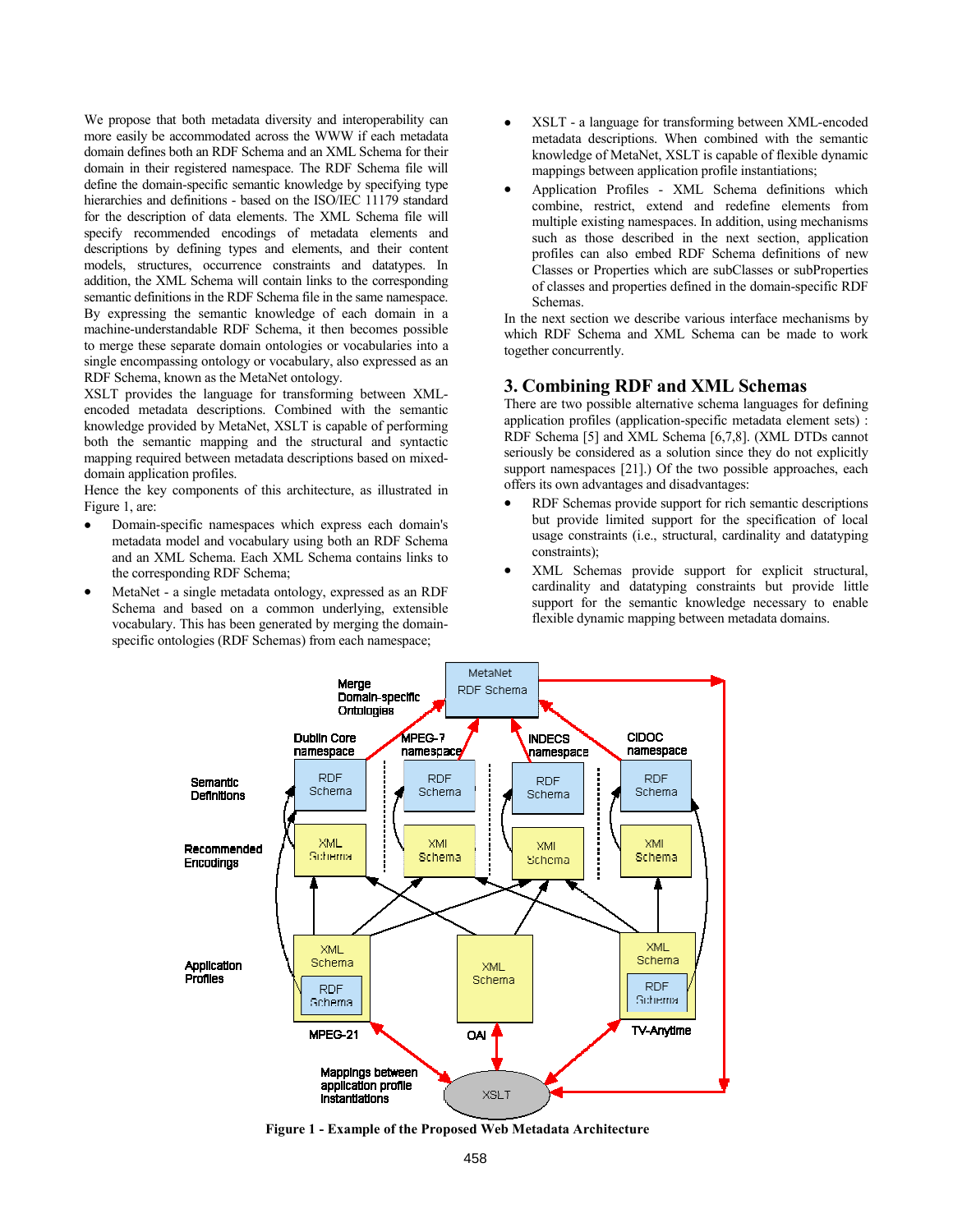Hence the most logical approach is to use both RDF Schemas and XML Schemas so as to exploit their complementary features. The difficulties associated with using both schema languages in conjunction are that:

- there is a degree of functional overlap between RDF Schema and XML Schema which can be resolved by:
	- o Either developing a hybrid RDF+XML schema parser which is capable of checking for consistency between RDF Schema and XML Schema constraints;
	- o Or clearly demarcating the responsibilities of each schema language to prevent duplication or inconsistency between constraints;
- there are currently no clearly defined mechanisms for smoothly and cleanly meshing RDF Schema and XML Schema definitions.

In the long-term we believe that this calls for a re-examination of the two schema languages and the formulation of a design that integrates their complementary functionality. However, there is an immediate need for a more near-term solution to serve the critical need for metadata interoperability.

In the remainder of this section we propose various immediatelyavailable solutions (and their advantages and disadvantages) to the problems outlined above which will enable RDF Schema and XML Schema to work in synergy to satisfy the requirements for metadata interoperability.

### **3.1 A Comparison of RDF Schema and XML Schema Representations**

In this section we express a simple example in both XML Schema and RDF Schema to highlight the advantages and disadvantages of each schema language and to demonstrate the overlap in functionality.

Consider the following simple example: In our domain, we have a new class *Book* which is a subClassof *Resource*. The Book class has 2 properties, *title* and *author*. Each book may have one and only one title but may have up to four authors. Author is a subtype of the DCMES element *dc.creator* and also has an additional property of its own, *organisation*. The values of the *organisation* property are constrained to a set of three allowable instances ("OCLC," "Cornell University" and "DSTC").

Below is an RDF Schema representation for this example.

The RDF Schema *Class* and *Property* declarations and *label* and *comment* elements, provide semantic definitions for the metadata elements and their attributes. The type hierarchy is defined using the *subClassOf* and *subPropertyOf* elements. The *domain* constraint specifies the attachment of properties to classes and the *range* constraint can be used to indicate the classes that the values of a property must be members of.

<?xml version='1.0'?>

```
<rdf:RDF
```
 xmlns:rdf="http://www.w3.org/1999/02/22-rdf-syntax-ns#" xmlns:rdfs="http://www.w3.org/2000/01/rdf-schema#" xmlns:dc="http://purl.org/dc/elements/1.1/"/>

<rdfs:Class rdf:ID="Book" >

- <rdfs:label>Book</rdfs:label>
- <rdfs:comment>The class of books</rdfs:comment>

 <rdfs:subClassOf rdf:resource="http://www.w3.org/2000/01/rdfschema#Resource"/>

#### </rdfs:Class>

<rdf:Property rdf:ID="title" >

<rdfs:label>Title</rdfs:label>

<rdfs:comment>The name given to the resource</rdfs:label>

- <rdfs:domain rdf:resource="#Book"/>
- <rdfs:range

 rdf:resource="http://www.w3.org/2000/01/rdf-schema#Literal"/> </rdf:Property>

<rdfs:Property ID="author" >

<rdfs:label>Author</rdfs:label>

<rdfs:comment>A person responsible for creating a written

document</rdfs:comment>

<rdfs:subPropertyOf

- rdf:resource="http://purl.org/dc/elements/1.1/dcmes.rdf#Creator"/>
- <rdfs:domain rdf:resource="#Book"/>
- <rdfs:range

 rdf:resource="http://www.w3.org/2000/01/rdf-schema#Literal"/> </rdfs:Property>

<rdf:Property ID="organisation" >

- <rdfs:label>Organisation</rdfs:label>
- <rdfs:comment="The author's affiliation."/>
- <rdfs:domain rdf:resource="#Author"/>
- <rdfs:range rdf:resource="#OrgNames"/>

</rdf:Property>

<rdfs:Property rdf:ID="OrgNames"/>

```
<OrgNames rdf:ID="OCLC"/> 
<OrgNames rdf:ID="Cornell University"/> 
<OrgNames rdf:ID="DSTC"/>
```
#### </rdf:RDF>

Below is the corresponding XML Schema representation for the example above.

```
<schema xmnls="http://www.w3.org/1999/XMLSchema" 
     targetNamespace="http://www.dstc.edu.au/" 
     xmnls:dstc="http://www.dstc.edu.au/" 
     xmnls:dc="http://purl.org/dc/elements/1.1/"/>
```
<import namespace="http://purl.org/dc/elements/1.1/"/>

```
 <element name="Book" >
```
<annotation>

 <documentation>The class of books</documentation> </annotation>

<sequence>

```
 <element ref="dc:title" minOccurs="1" maxOccurs="1"/> 
    <element name="author" type="author" maxOccurs="4"/> 
  </sequence> 
  <attribute name="id" type="uriReference"/> 
 </element>
```
<complexType name="author" >

- <extension base="dc:creator" >
	- <element name="organisation" type="OrgNames"/>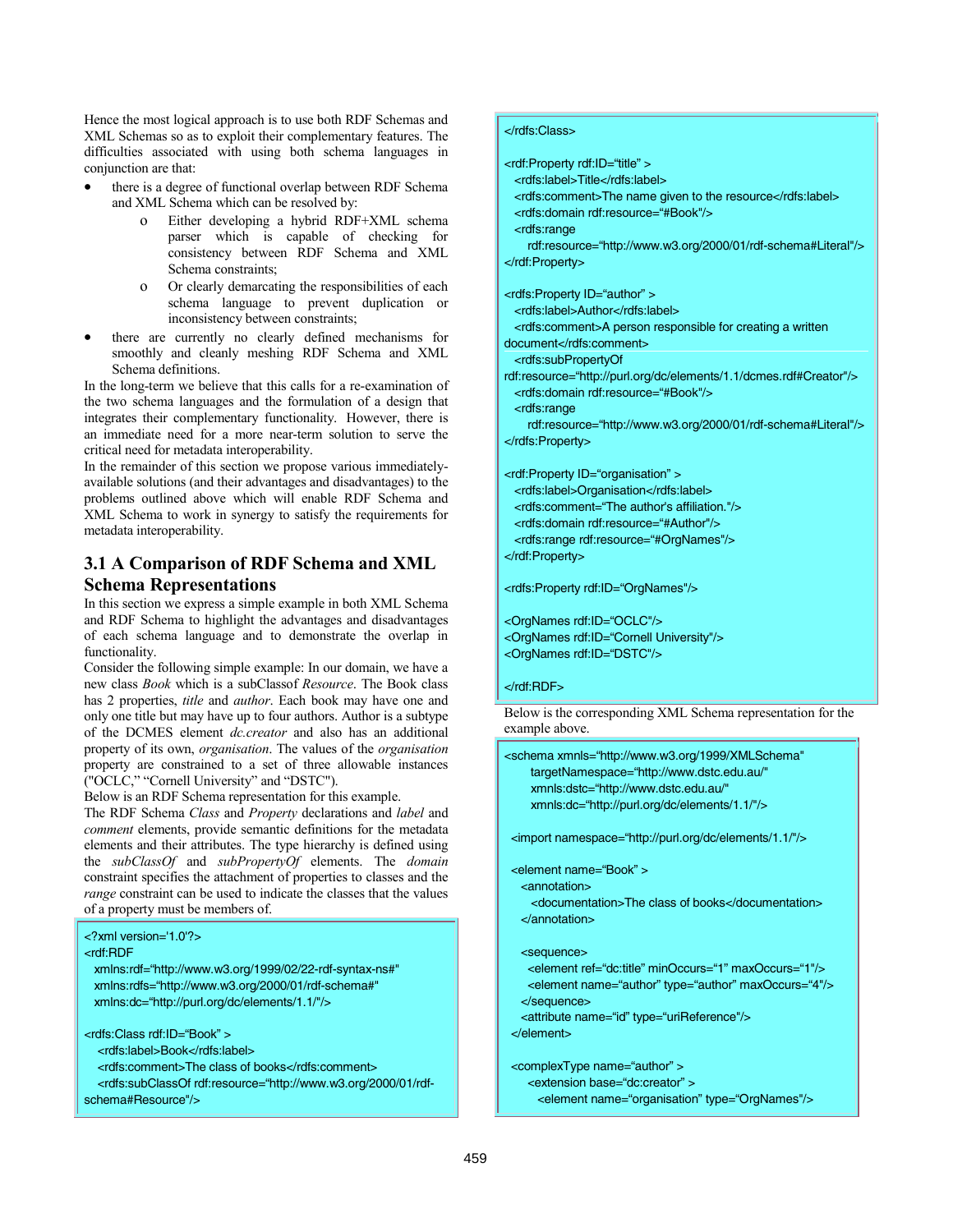

A comparison of the two schema language representations above, show that:

- RDF Schema provides support for richer semantic definitions through its ability to define type hierarchies, class/property relationships and human-readable descriptions (using the *label* and *comment* tags). But it provides limited support for the specification of local usage constraints (i.e., structural, cardinality and datatyping constraints);
- XML Schema provides support for explicit structural, cardinality and datatyping constraints but provides little semantic information.
- Overlap in functionality occurs in the following areas:
	- o Between the RDF Schema *range* constraint and XML Schema *type* constraints;
	- o Between the RDF Schema *domain* constraint and the content model definitions of XML Schema types and elements;
- o In the definition of the enumerated list or controlled vocabulary values for organisations;
- o Between RDF Schema *comments* and XML Schema *annotations*. Both provide human-readable descriptions of metadata elements or types.

Since hybrid RDF+XML Schema validators, which are capable of validating both schemas and also checking for consistency between the two, don't yet exist, we need to clearly delineate the roles of the two schema languages to prevent duplication or inconsistencies between constraints.

For this reason we adopt the approach that the RDF Schema representation for a metadata element set should only contain semantic definitions. Because constraints on the attachment of properties to classes (*domain*) and property values (*range*) can also be expressed using XML Schema, we suggest that these particular RDF Schema constraints should not be used in this context and that such class/property relationship constraints and property value constraints should be expressed in the associated XML Schema file.

Similarly the XML Schema encroaches onto the semantic responsibilities which have been delegated to RDF Schema. When using both RDF Schema and XML Schema in conjunction, the XML Schema should contain only local usage constraints and no semantic definitions such as the semantic descriptions inside the *annotation* and *documentation* tags associated with each type.

### **3.2 Mechanisms for Interfacing RDF Schemas and XML Schemas**

In section 3.1 we clarified the demarcation of responsibilities between RDF Schema and XML Schema when they are used in conjunction. In this section, we will now investigate how to link or



**Figure 2 - Linking from Multiple XML Schema Definitions to a Common Base RDF Schema**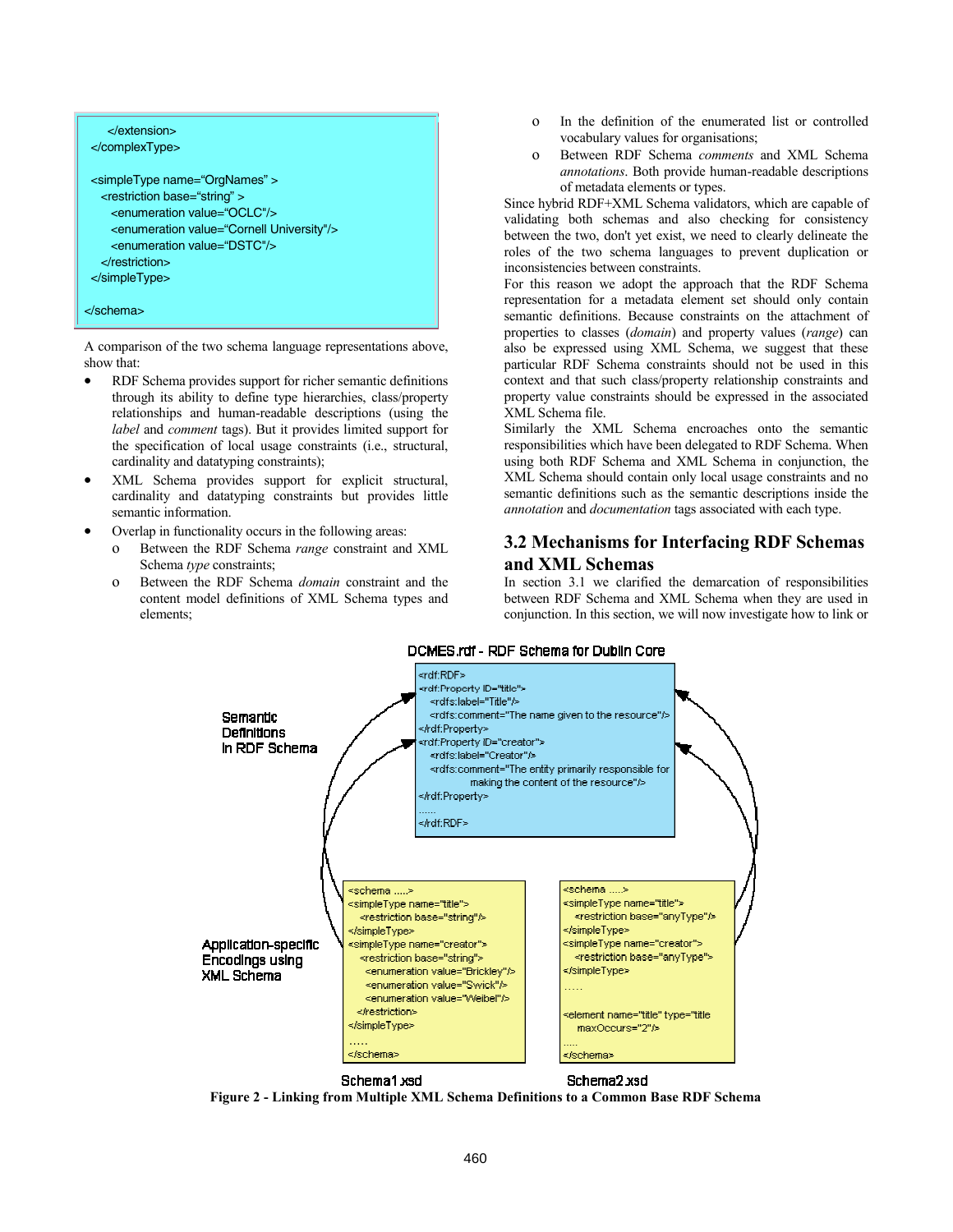combine the two schema languages.

In section 3.1 we also demonstrated that RDF Schema is ideal for expressing the base semantic concepts for a particular domain's metadata model and XML Schema is ideal for expressing the local usage constraints (such as closed vocabularies, occurrence or formatting constraints). Because the underlying semantics will remain relatively stable compared to the syntax which will be application-dependent, we have chosen to make the RDF Schema the base schema and to point to the base RDF Schema from the application-specific XML Schemas. Figure 2 demonstrates the logic behind this approach.

In sections 3.2.1 and 3.2.2 we describe two methods for combining RDF Schema semantics with XML Schema local constraints:

- 1. Embedding the RDF Schema *Class/subClassOf, Property/subPropertyOf* definitions inside type annotations in the XML Schema file;
- 2. Adding links from the XML Schema to an external RDF Schema file.

# **3.2.1 Embedding Local RDF Schema Semantics in XML Schema Annotations**

The first method involves incorporating local RDF Schema *Class*, *subClassOf*, *Property* and *subPropertyOf* definitions inside the XML Schema file. The only method for adding such extensions to XML Schema without loss of conformance is via the *annotation* and *appinfo* elements. *appinfo* appears as a subelement of *annotation* which may appear at the beginning of most schema constructions.

To illustrate, the following example shows how RDF semantics associated with the "title" and "creator" elements can be embedded in their corresponding type annotations in the XML Schema file. As suggested in Section 3.1, to prevent duplication or contradiction of constraints between the XML and RDF Schema definitions, the RDF Schema domain and range constraints have not been used.

```
<schema xmnls="http://www.w3.org/1999/XMLSchema" 
   targetNamespace="http://purl.org/dc/elements/1.1/" 
   xmlns:dc="http://purl.org/dc/elements/1.1/" 
   xmlns:rdf="http://www.w3.org/1999/02/22-rdf-syntax-ns#" > 
   xmlns:rdfs="http://www.w3.org/2000/01/rdf-schema#" > 
   <annotation> 
     <documentation> 
       Draft XML Schema for the Dublin Core Element Set, V 1.1 
     </documentation> 
   </annotation> 
   <simpleType name="title" > 
     <annotation> 
      <appinfo> 
      <rdf:Property ID="title" >
        <rdfs:label="Title" > 
        <rdfs:comment="The name given to the resource." > 
       </rdf:Property 
      </appinfo> 
     </annotation> 
     <restriction base="string"/> 
   </simpleType>
```

```
 <simpleType name="creator" > 
     <annotation> 
      <appinfo> 
        <rdf:Property ID="creator" > 
         <rdfs:label="Creator" > 
         <rdfs:comment="An entity primarily responsible for 
                           making the content of the resource" > 
        </rdf:Property 
      </appinfo> 
     </annotation> 
     <restriction base="string"/> 
   </simpleType> 
... 
</schema>
```
Using this approach it is also possible to embed RDF Schema definitions of new classes or properties which are subClasses or subProperties of existing classes and properties defined in domain-specific RDF Schemas. For example:

```
 <simpleType name="author" > 
   <annotation> 
    <appinfo> 
     <rdf:Property ID="author" > 
      <rdfs:subPropertyOf rdf:resource= 
                    "http://purl.org/dc/elements/1.1/#Creator"/> 
     </rdf:Property 
    </appinfo> 
  </annotation> 
  <restriction base="string"/> 
 </simpleType>
```
This approach has the advantage of combining both the semantic definitions and structural and syntactic constraints in a single file, whilst maintaining XML Schema conformance. However, it is less flexible than the approach (shown in the next section) of separating the semantics of metadata elements from the usage constraints. This method also requires:

- either an RDF/XML Schema parser to be developed by adding extensions to an existing XML Schema parser (such as XSV [23]) to parse the embedded RDF-specific definitions;
- or an XSLT [24] program to extract the RDF Schema definitions into a separate RDF Schema file which can be parsed using an existing RDF Schema parser such as SiRPAC [25].

However, the major limitation of this approach is that those RDF classes and properties defined explicitly within XML Schema annotations are local definitions only and cannot be reused or pointed to by other schemas because they are not globallyaccessible named elements. This conflicts with our reason for using RDF Schema which is to enable the dissemination and reuse of the semantic concepts across the Web to promote semantic interoperability, independent of the local usage constraints.

# **3.2.2 Linking External RDF Schema Definitions to an XML Schema**

The second method involves using XLink [33] and the XLink Markup Name Control namespace proposed in a recent W3C Note[34], to link remote RDF Schema definitions in a separate file or namespace, to XML Schema type definitions.

In this Note, the authors suggest that an attribute of type *xl:arcrole*, defined in an XML Schema in the XLink namespace,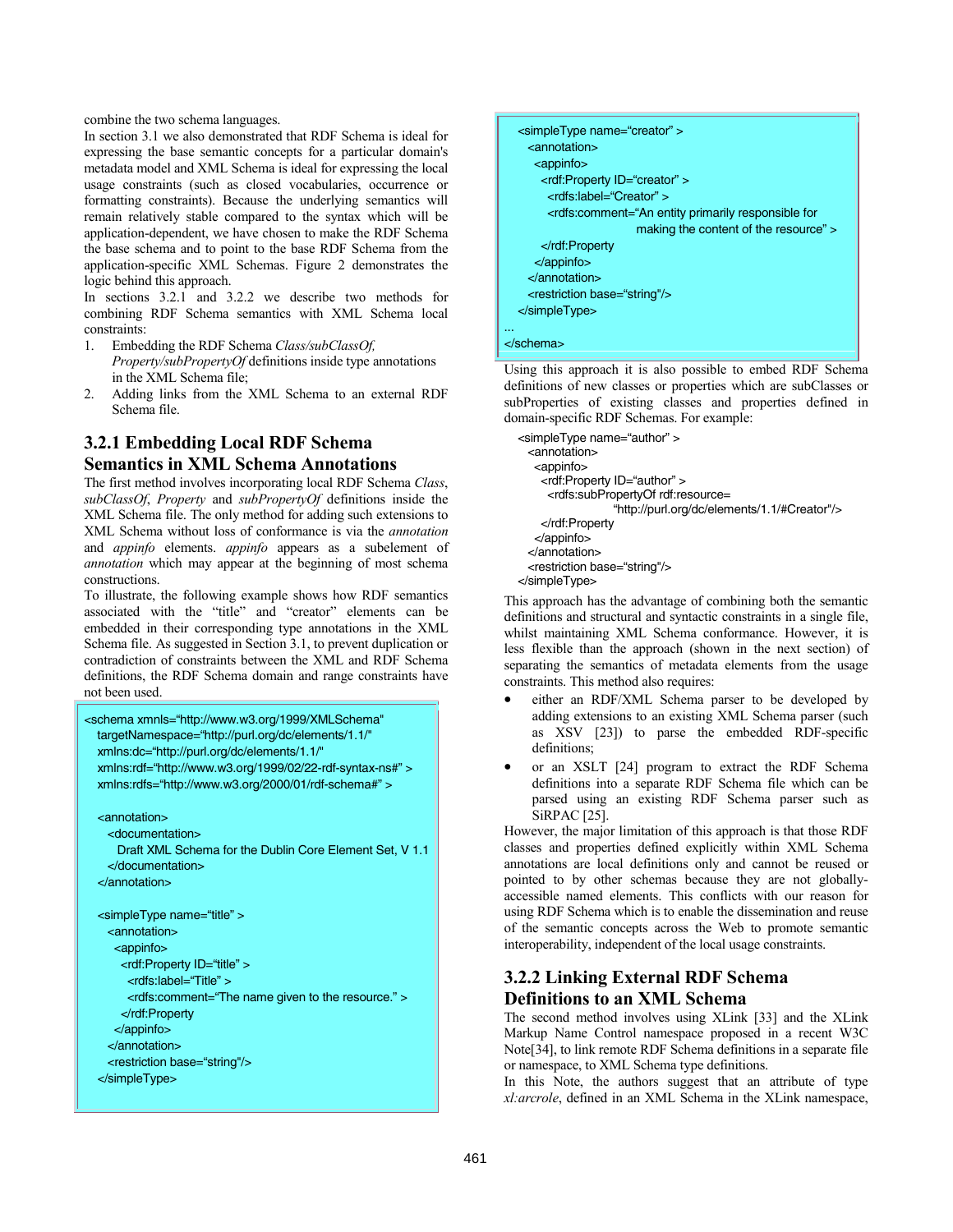be added to each simple or complex type and that it be given a value that corresponds to an RDF property. This approach is illustrated in the example schema below. The problem with this approach is that the RDF semantics are only specified at time of instantiation not at the time of schema design, which is our requirement.

```
<schema xmnls="http://www.w3.org/1999/XMLSchema" 
   targetNamespace="http://purl.org/dc/elements/1.1/" 
   xmlns:dc="http://purl.org/dc/elements/1.1/" 
   xmlns:xl="http://www.w3.org/2000/10/xlink-ns" > 
   <annotation> 
     <documentation> 
       Draft XML Schema for the Dublin Core Element Set, V 1.1 
     </documentation> 
   </annotation> 
   <complexType name="title" > 
    <simpleContent> 
     <extension base="string" > 
       <attribute name="arcrole" type="xl:arcrole"/> 
     <extension> 
    </simpleContent> 
   </complexType> 
   <complexType name="creator" > 
    <simpleContent> 
     <extension base="string" > 
       <attribute name="arcrole" type="xl:arcrole"/> 
     <extension> 
    </simpleContent> 
   </complexType> 
...
```

```
</schema>
```
The corresponding instantiation would look something like:

```
 <Description about="urn:isbn:0-65743-123-1" > 
   <title arcrole="http://purl.org/dc/elements/1.1/dcmes.rdf#title"> 
       Where The Wild Things Are 
   </title>
    <creator arcrole= 
              "http://purl.org/dc/elements/1.1/dcmes.rdf#creator"> 
       Maurice Sendak 
    </creator> 
 .....
```

```
 </Description>
```
A better approach is to specify a link to the type's corresponding semantics (RDF Property or Class definition) from within the XML Schema file. This is possible using the openness of XML Schema attributes. Since nearly all types are extended from the *openAttrs* type in the Schema for Schemas in [7], it is possible to extend XML Schema type definitions with a "semantics" attribute defined in another namespace. Using this approach, the value of the semantics attribute is the RDF Property or Class which defines the semantics of each simple or complex type.

We have chosen to link the semantics to XML Schema type definitions, rather than element declarations. This is because restrictions, extensions, redefinitions and elements are all built on top of XML Schema types, so the most logical and flexible approach is to attach the semantics to the *type* rather than the *element*.

```
<schema xmnls="http://www.w3.org/1999/XMLSchema" 
  targetNamespace="http://purl.org/dc/elements/1.1/" 
  xmlns:dc="http://purl.org/dc/elements/1.1/" 
  xmlns:xx="http://www.example.org/XMLRDFSchemaBridge" > 
   <annotation> 
     <documentation> 
      Draft XML Schema for the Dublin Core Element Set, V 1.1 
     </documentation> 
   </annotation> 
   <simpleType name="title" xx:semantics= 
        "http://purl.org/dc/elements/1.1/dcmes.rdf#title"> 
    <restriction base="string"/> 
   </simpleType> 
   <simpleType name="creator" xx:semantics= 
        "http://purl.org/dc/elements/1.1/dcmes.rdf#creator"> 
     <restriction base="string"/> 
   </simpleType> 
... 
</schema>
```
### **4. MetaNet - A Common Ontology for Semantic Interoperability**

Semantic knowledge in the form of an ontology or thesaurus is required to enable flexible, dynamic mapping between XMLencoded instantiations of application profiles. Since this semantic information is already available in the separate RDF Schemas provided by each domain, the task remains to merge these RDF Schemas into a single RDF Schema representation of the merged ontologies and to link this to XSLT programs to perform dynamic mappings between metadata descriptions.

In this section we describe a metadata thesaurus, MetaNet, which has been generated by merging a number of domain-specific vocabularies manually. Ideally, this would be machine-generated using inferencing, such as has been proposed in the Ontology Inference Layer (OIL) [26].

*MetaNet* [27] is a thesaurus which contains preferred terms, equivalent/overlapping terms (ET), narrower terms (NT) and broader terms (BT) which encompass most of the significant metadata models/vocabularies/standards. The top-level preferred terms are based on the core ABC vocabulary developed by the Harmony project [28, 29].

The objective of the *MetaNet* thesaurus is to provide the semantic knowledge required to enable machine understanding of equivalence and hierarchical (subtyping) relationships between metadata terms from different domains. The scope of this thesaurus is limited to the most significant metadata models/vocabularies/standards used for describing attributes and events associated with resources and their life cycles. This encompasses metadata vocabularies from the bibliographic, museum, archival, record keeping and rights management communities. It has been developed by performing WordNet [30]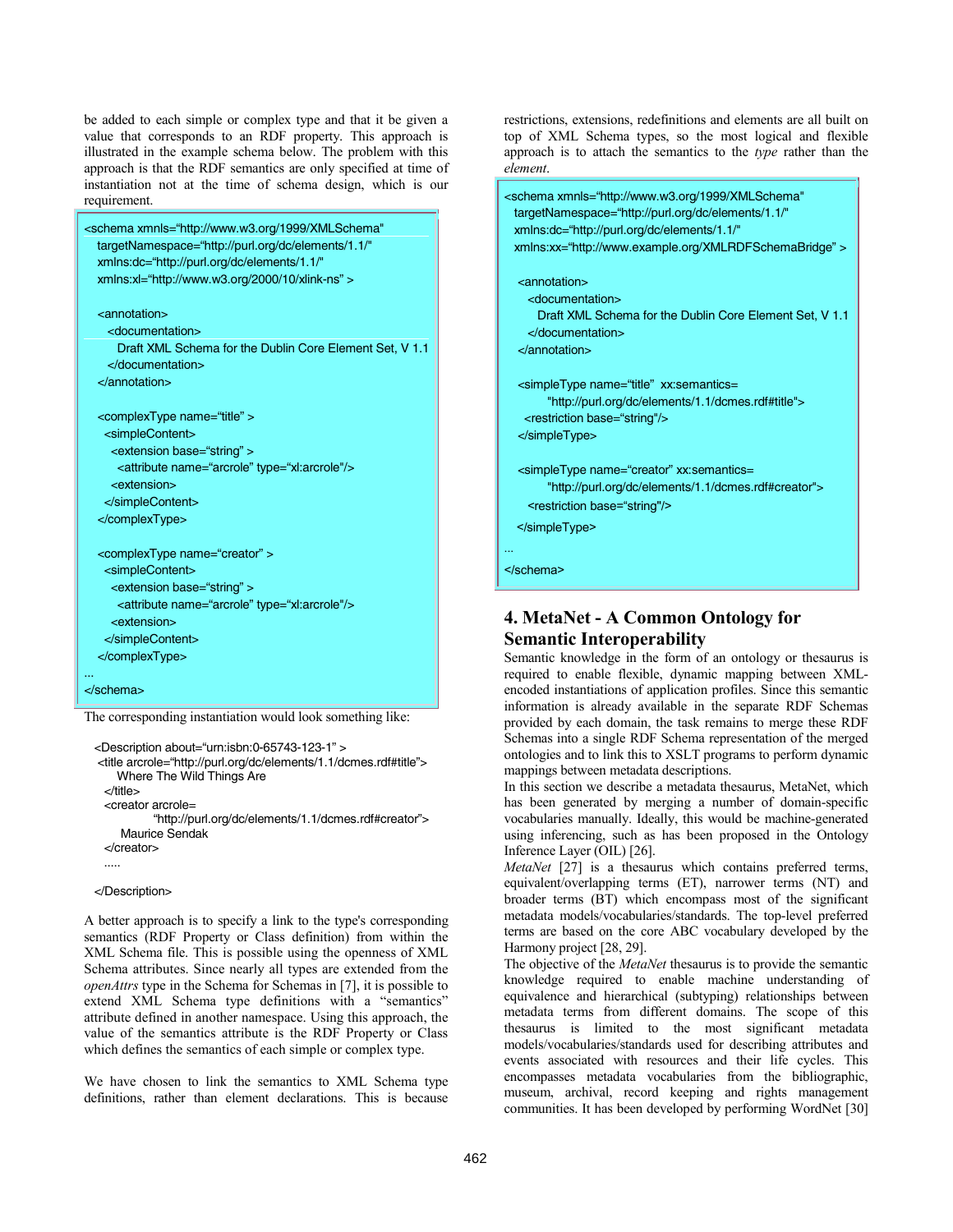searches using the core terms from the ABC vocabulary and extracting those synonyms and hyponyms which could conceivably be used in a metadata scheme to represent the original core term. In addition the majority of metadata terms from the vocabularies of the DC, INDECS, IFLA and CIDOC CRM have been manually incorporated into the thesaurus.

For example, consider "Agent" which is a core entity of the ABC model and a core term of the ABC vocabulary [29].

Semantically equivalent terms for "Agent" which are used within other metadata vocabularies include: *actor, contributor, player,* 

*doer, worker, performer* Possible narrower terms or *hyponyms* for "Agent" include: *creator, author, composer, artist, musician, etc.*. An RDF Schema representation of this thesaurus has been developed. The RDF and RDF Schema elements, *Class*, *subClassOf*, *Property*, *subPropertyOf* are used to define the type hierarchy and entity/attribute relationships between metadata elements. The RDFS *label* element is used to specify terms which are considered to be semantically equivalent. Below is an excerpt from the RDF Schema which illustrates the representation for the "Agent" metadata term as well as its equivalent terms and a partial hierarchy of its narrower terms.

<?xml version="1.0"?>

<rdf:RDF xml:lang="en"

 xmlns:rdf="http://www.w3.org/1999/02/22-rdf-syntax-ns#" xmlns:rdfs="http://www.w3.org/2000/01/rdf-schema#" >

<rdfs:Class rdf:ID="Agent" >

 <rdfs:comment xml:lang="en" >The resources which contribute to or act in an event. Typically agents are people, groups of people, organisations or instruments.</rdfs:comment>

 <rdfs:label xml:lang="en" >Actor</rdfs:label> <rdfs:label xml:lang="en" >Contributor</rdfs:label> <rdfs:label xml:lang="en" >Player</rdfs:label> <rdfs:label xml:lang="en" >Doer</rdfs:label> <rdfs:label xml:lang="en" >Worker</rdfs:label> <rdfs:label xml:lang="en" >Performer</rdfs:label>

 <rdfs:subClassOf rdf:resource= "http://www.w3.org/2000/01/rdf-schema#Resource"/>

</rdfs:Class>

```
<rdfs:Class rdf:ID="Author" > 
   <rdfs:label xml:lang="en" >Writer</rdfs:label> 
   <rdfs:label xml:lang="en" >Wordsmith</rdfs:label> 
   <rdfs:subClassOf rdf:resource="#Agent"/> 
</rdfs:Class>
```

```
<rdfs:Class rdf:ID="Journalist" > 
   <rdfs:label xml:lang="en" >Columnist</rdfs:label> 
   <rdfs:label xml:lang="en" >Reporter</rdfs:label> 
   <rdfs:subClassOf rdf:resource="#Author"/> 
</rdfs:Class> 
</rdf:RDF>
```
A web search and browse interface to MetaNet has also been developed [27]. Users can search on any common metadata term and retrieve a list of equivalent terms, broader terms and narrower terms. Figure 3 shows the results of a search on the term "author."

Results of Search for metadata term: *author* 

Core Term:

agent

Synonyms/Equivalent Terms:

actor, contributor, player, doer, worker, performer

Hyponyms/Narrower Terms:

author, writer, wordsmith

Hypo-hyponyms/Narrowest Terms:

novelist, playwright, dramatist, essayist, poet, scriptwriter, copywriter, journalist, columnist

**Figure 3 - Results of MetaNet Search** 

In the next section, we describe mechanisms by which XSLT can access the semantic knowledge held in the MetaNet RDF Schema to perform the semantic mapping component of metadata description transformations.

## **5. Adding Semantic Knowledge to XSLT**

The Extensible Style Transformation Language's (XSLT) [24] ability to transform data from one XML representation to another appears to makes it ideal for metadata interchange applications.

In order to evaluate XSLT's capabilities for mapping between application profile instantiations, we generated two hybrid schemas (which use both XML Schema and RDF Schema) and then attempted to map between instantiations of these schemas using XSLT.

Table 1 below shows the two application profile examples. Using XSLT and the Xalan [32] XSLT processor we developed XSL programs for transforming from myDescription1 to myDescription2.

### **Application Profile Examples**

<schema xmnls="http://www.w3.org/1999/XMLSchema" targetNamespace="http://www.dstc.edu.au" xmnls:dstc="http://www.dstc.edu.au" xmlns:dc="http://purl.org/dc/elements/1.1/" xmlns:mpeg7="http://www.mpeg.org/MPEG7/2000/" xmlns:ims="http://ltsc.ieee.org/doc/wg12/"/>

 <import namespace="http://purl.org/dc/elements/1.1/"/> <import namespace="http://www.mpeg.org/MPEG7/2000/"/> <import namespace=""http://ltsc.ieee.org/doc/wg12/"/>

 <element name="myDescription1" > <complexType> <sequence> <element ref="dc:title" minOccurs="1" maxOccurs="2" > <element ref="dc:creator" minOccurs="1" maxOccurs="3" > <element ref="mpeg7:UsageMetaInformation" minOccurs="0" maxOccurs="unbounded"/> <element ref="ims:LearningContext"/> </sequence>

</complexType>

<attribute name="about" type="uriReference"/>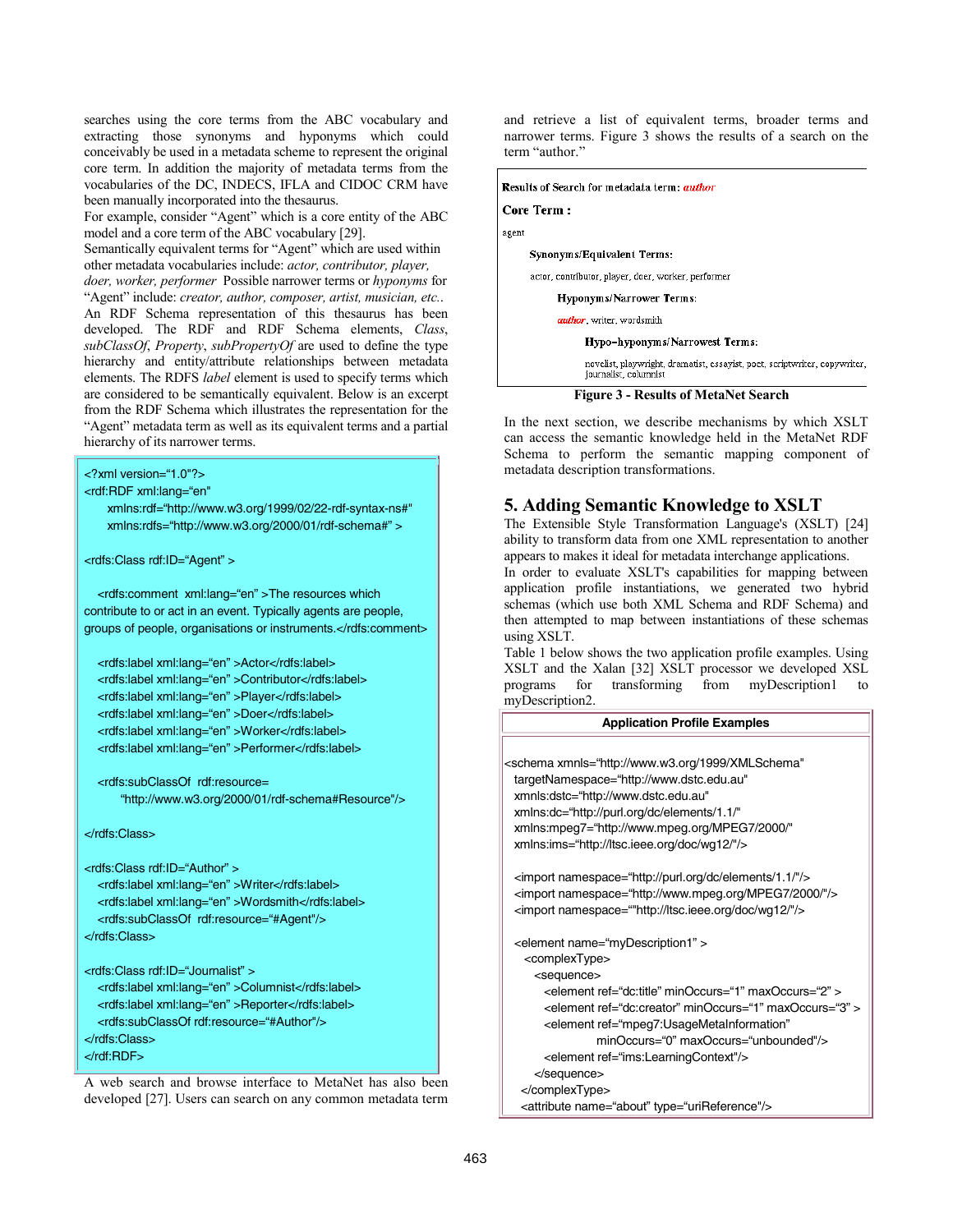### </element> </schema> <schema xmnls="http://www.w3.org/1999/XMLSchema" targetNamespace="http://www.dstc.edu.au/" xmnls:dstc="http://www.dstc.edu.au" xmnls:dc="http://purl.org/dc/elements/1.1/" xmlns:ims="http://ltsc.ieee.org/doc/wg12/"/> <import namespace="http://purl.org/dc/elements/1.1/"/> <import namespace=""http://ltsc.ieee.org/doc/wg12/"/> <element name="myDescription2" > <element ref="ims:title" minOccurs="1" maxOccurs="1"/> <element name="author" type="author"/> <element ref="dc:rights"/> <element ref="ims:TypicalAgeRange"/> <attribute name="about" type="uriReference"/> </element> <complexType name="author" > <annotation> <appinfo> <rdf:Property ID="author" > <rdfs:subPropertyOf rdf:resource="http://purl.org/dc/elements/1.1/#Creator"/> </rdf:Property </appinfo> </annotation> <sequence> <element ref="dc:creator"/> <element name="organisation" type="OrgNames"/> </sequence> </complexType> <simpleType name="OrgNames" > <restriction base="string" > <enumeration value="OCLC"/> <enumeration value="University of Cambridge"/> <enumeration value="DSTC"/> </restriction> </simpleType>

</schema>

The mapping implementations revealed that XSLT is inadequate for implementing flexible dynamic semantic mappings between metadata vocabularies. This is due to:

- XSLT's limited capabilities for handling variable input descriptions based on schemas which are not tightly constrained;
- The non-existence of machine-understandable semantic<br>information in declarative XML-encoded metadata in declarative XML-encoded metadata descriptions;
- Processor-dependent handling of input parameters and procedural code extensions;
- Limited string manipulation and comparison functions, e.g., it is not possible to perform case-insensitive string comparisons within XSLT.

A previous paper by Alison Cawsey which investigated the use of XSLT for customizing RDF descriptions, reached similar conclusions [31].

Semantic knowledge in the form of an ontology or thesaurus is required to enable flexible, dynamic mapping between XMLencoded metadata descriptions. This semantic information is available already in the MetaNet thesaurus (described in Section 4) which was generated by merging domain-specific ontologies. Hence we needed to determine a method to link the semantic information in MetaNet to the XSLT program performing the mapppings.

Using XSLT, it is possible to parse an input XML description and for each new element encountered, call a Java procedural code extension which determines the equivalent term in the output domain from the MetaNet thesaurus. For example, suppose the Java program, Mapping.java, contains a *readMetaNet* function. For each element encountered during parsing, the input element name (e.g., 'dstc:Author') and the output domain (e.g., 'dc') are passed to the *readMetaNet* function. This function searches the MetaNet RDF Schema file for the equivalent output domain element (e.g., dc:creator), returns this value and XSL creates a new output element with this name in the output description. Figure 4 below illustrates the program flowchart.



#### **Figure 4 - Program Flow for Metadata Description Mappings**

The XSL code below illustrates how to call a Java program function, readMetaNet, from the main XSL file.

```
<?xml version="1.0"?> 
<xsl:stylesheet version="1.0" 
     xmlns:xsl="http://www.w3.org/1999/XSL/Transform" 
     xmlns:dc ="http://purl.org/dc/elements/1.1/" > 
     xmlns:lxslt="http://xml.apache.org/xslt" 
     xmlns:mapping="Mapping" 
     extension-element-prefixes="mapping" 
    version=4.0" >
  <lxslt:component prefix="mapping" elements="*" 
                    functions="readMetaNet" > 
      <lxslt:script lang="javaclass" src="Mapping"/> 
  </lxslt:component>
```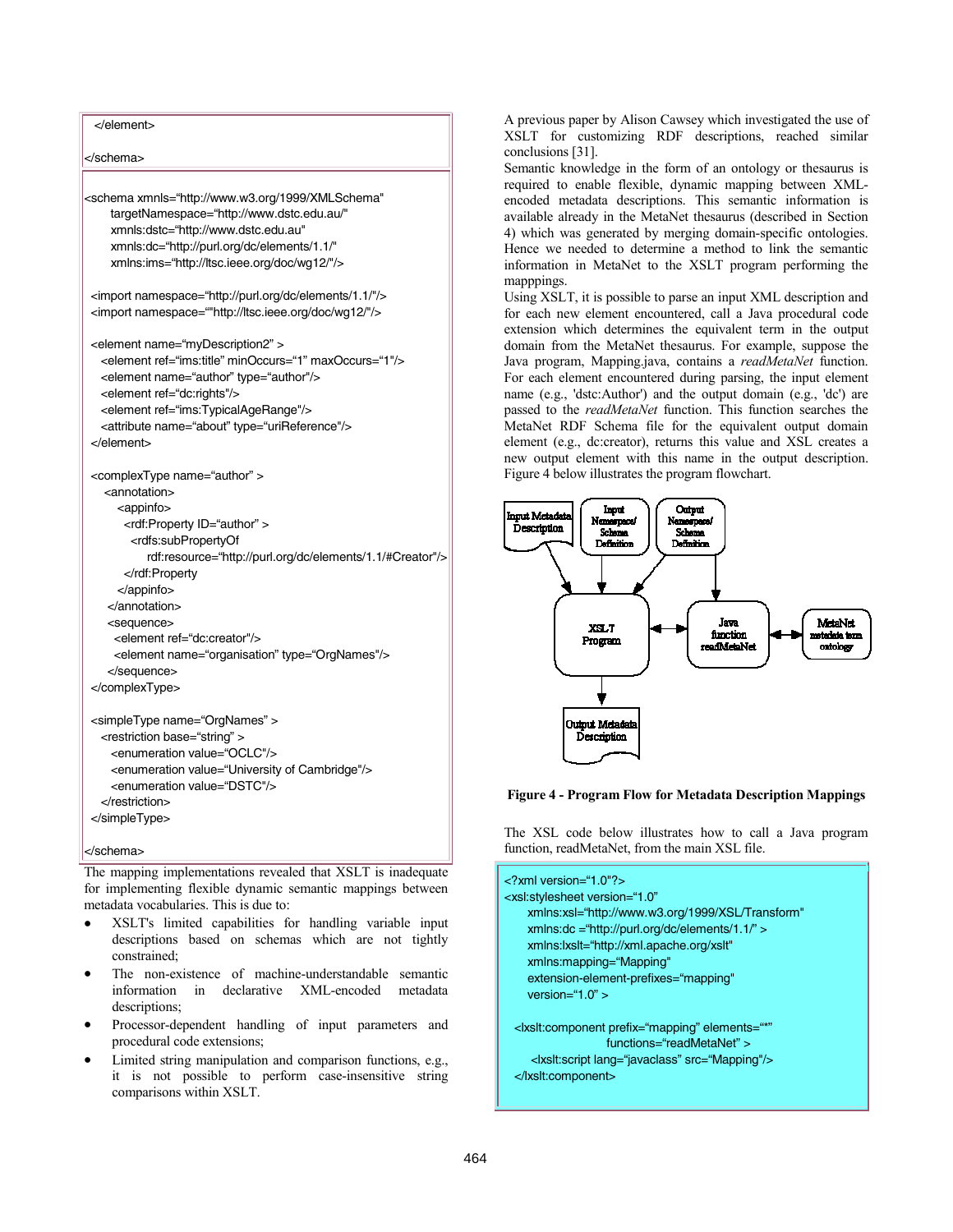```
 <xsl:template match="*" > 
   <xsl:element name="mapping:readMetaNet(., 'dc')"/> 
     <xsl:value-of select="."/> 
   </xsl:element> 
 </xsl:template>
```
#### </xsl:stylesheet>

Below is a high-level simplistic algorithm describing the mapping process which is performed within the readMetaNet Java function in Figure 4:

```
For each element in the input description 
{ 
   Search for the input element name in the output domain schema; 
   if (found) { 
     Map the input element to the equivalent output domain 
element; 
 { 
   else { 
     Extract the Equivalent Terms (ETs) to the input element from 
MetaNet; 
     Search the output domain schema for each of the ETs; 
     if (an ET is found) 
\{ Map the input element to the equivalent output domain 
element; 
     } 
     else { 
       Extract the broader terms (BTs) for the input element from 
MetaNet; 
       Search for each BT in the output domain namespace; 
       if (a BT is found) 
       { 
         Map the input element to the broader output domain 
element; 
 } 
       else { 
         Extract the narrower terms (NTs) for the input element from 
MetaNet; 
         Search for each NT in the output domain namespace; 
         if (a NT is found) 
         { 
           Map the input element to the narrower output domain 
element; 
 } 
      } 
    } 
   } 
} endFor
```
By adding a procedural code extension to XSLT to perform the semantic mapping (using information on semantic relationships between metadata terms in MetaNet), we are able to execute dynamic, flexible mappings between XML-encoded instantiations of application profiles.

#### **6. Conclusions**

In this paper, we have proposed a web metadata architecture which combines the best features of both XML Schema and RDF Schema to enhance metadata interoperability across the web.

XML Schemas are used for their ability to explicitly define local usage constraints such as content model, occurrence and datatyping constraints. These features make XML Schema language ideal for defining application profiles. RDF Schemas are used to express the semantics of domain-specific metadata models in a machineunderstandable syntax which can be used to merge ontologies from multiple domains.

We have suggested approaches for combining XML Schemas and RDF Schemas based on the currently available mechanisms. The overlap in functionality between these two schema languages and the lack of clearly defined mechanisms or tools for linking RDF Schemas and XML Schemas have made this task difficult and the available solutions cumbersome. For example, development of a hybrid RDF+XML Schema parser to check for consistency of constraints between two corresponding schemas for the one underlying model would be extremely useful.

Ideally the XML Schema language would provide an explicit built-in attribute on simple or complex types, which is a uriReference to the corresponding semantics for that type, i.e., existing classes or properties in an external RDF Schema. This would preclude the need for *semantics* attribute definition in the XMLRDFSchemaBridge namespace. For example:

<simpleType name="originator" semantics=

 "http://purl.org/dc/elements/1.1/dcmes.rdf#creator"/> <restriction base="string"/>

</simpleType>

This work has also shown that the current extensibility mechanisms for both XML Schema and RDF Schema are unclear and require clarification, simplification and implementation examples.

We have also described MetaNet, a generic metadata term thesaurus, expressed in RDF Schema which was generated by manually merging RDF Schemas from different metadata domains. In addition, we have shown how the semantic knowledge in the MetaNet thesaurus can be accessed by a procedural code extension to XSLT to enable flexible, dynamic mappings between application profile instantiations.

In the future we are interested in investigating the application of more lightweight rules-based approaches such as Schematron [35] in combination with RDF Schema to support interoperable application profiles.

Our final conclusion is that although we have demonstrated how each of these web metadata architectural components can be made to fit together, the process has been analogous to the assembly of a badly made jigsaw puzzle. The joins have not been intuitive, clean or easy and some parts are missing all together. Based on the work described in this paper, we suggest that before either schema language moves to the Proposed Recommendation or Recommendation stage, there is a need for a re-examination of the two schema languages and the formulation of mechanisms which cleanly and smoothly integrate their complementary functionality.

#### **Acknowledgements**

The work described in this paper has been carried out as part of the Harmony Project. It has been funded by the Cooperative Research Centre for Enterprise Distributed Systems Technology (DSTC) through the Australian Federal Government's CRC Programme (Department of Industry, Science and Resources) and NSF Grant 9905955. The authors also wish to acknowledge the valuable contribution which discussions with Dan Brickley have made to this paper.